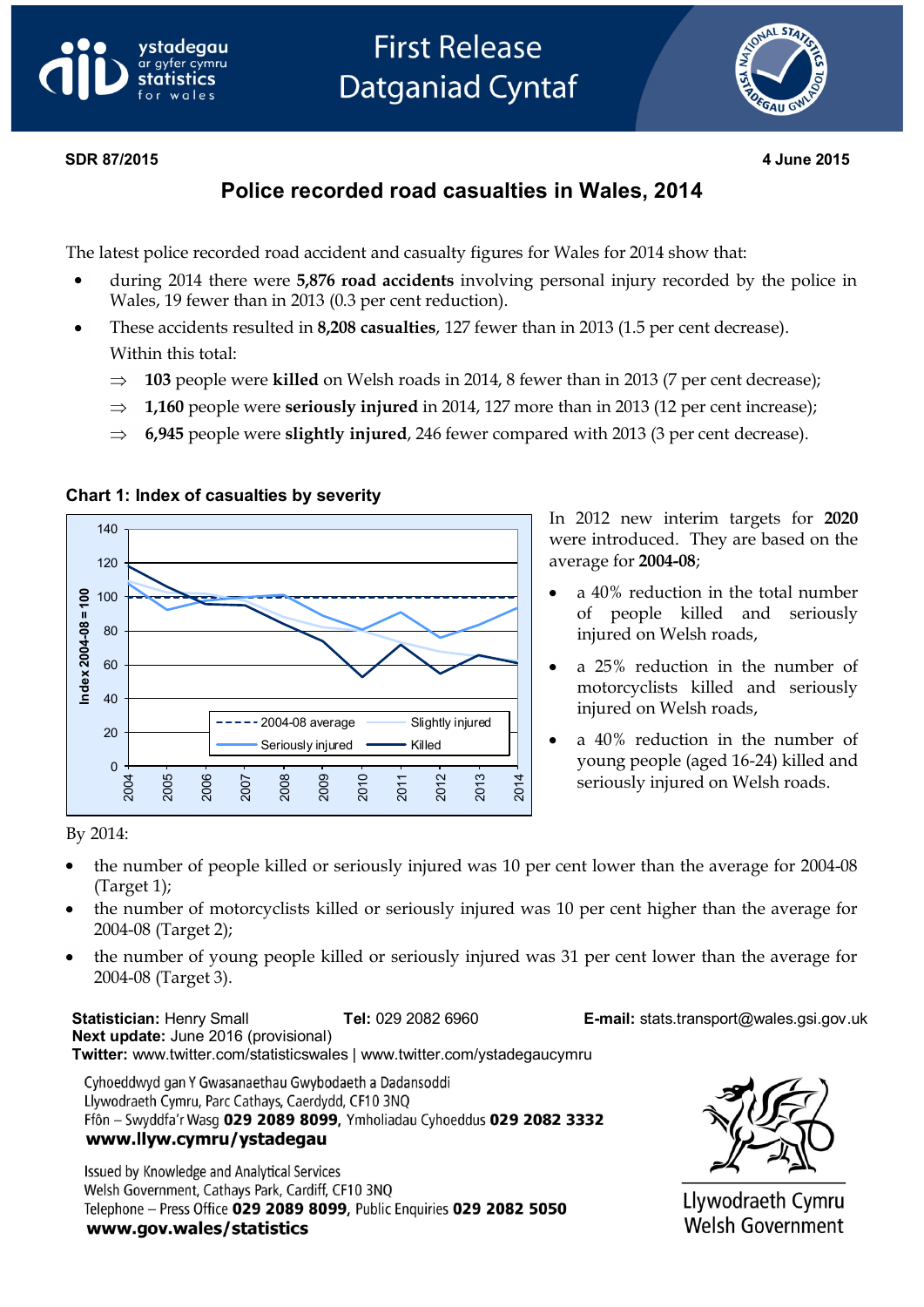## **Detail**

The tables in this First Release summarise the current position in road traffic casualties. The tables cover:

- Table 1: Progress towards casualty reduction targets for 2020  $\bullet$
- Table 2: Road casualties by severity  $\bullet$
- Table 3: Child road casualties by severity  $\bullet$
- Table 4: All casualties by type of road user  $\bullet$
- Table 5: Killed and seriously injured (KSI) casualties by type of road user
- Table 6: All casualties by unitary authority and police force area  $\bullet$

Table 1 shows the progress towards Welsh Government's casualty reduction targets for 2020.

Table 2 shows that road traffic fatalities in Wales fell to 103 deaths in 2014; this is the third lowest figure on record.

Table 3 shows child (aged 0 to 15 inclusive) casualties; no fatalities occurred in 2014; reported seriously injured casualties total rose by 26 from the 2013 total to 122. The child KSI casualties figure rose to over 100 for the first time in 2 years.

Table 4 shows the number of total casualties for all types of road user and table 5 shows KSI casualties by type of road user. Chart 2 below takes the information presented in Tables 4 and 5 for 2014 and shows how the distribution of casualties by road user differs between total casualties and KSI casualties. For example, car user users represent around two thirds of all road casualties but less than half of KSI casualties. The share of the more vulnerable road users (motorcyclists, pedestrians and pedal cyclists) in KSI casualties is correspondingly higher than their share of total casualties.



### **Chart 2: Casualties by type of road user, 2014**

Table 6 shows the pattern of total casualties across Wales by local authority and police force area. In 2014 the largest numbers of casualties were in Cardiff and Swansea, followed by Rhondda Cynon Taff, Powys and Carmarthenshire.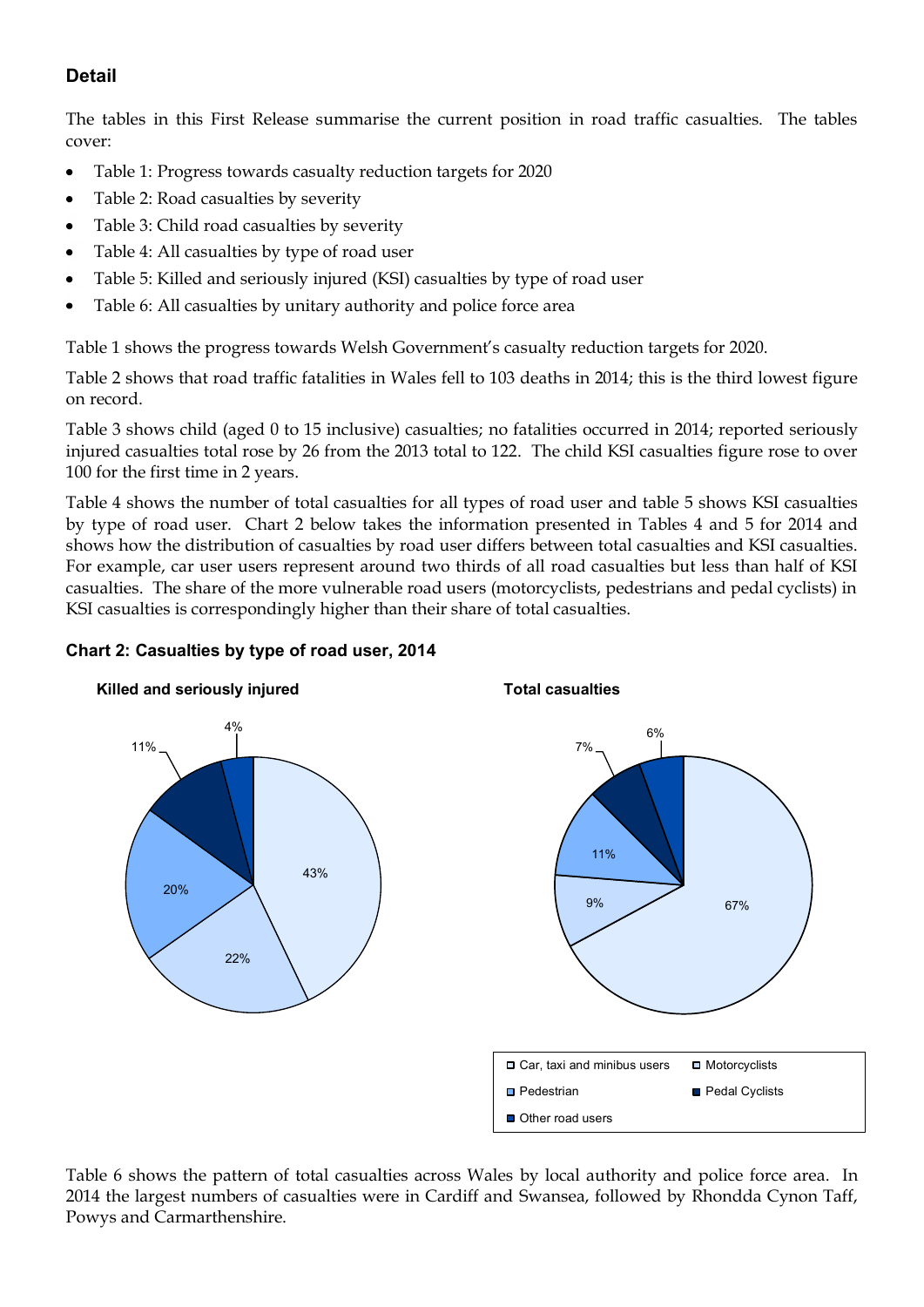# **Table 1: Progress towards casualty reduction targets for 2020**

|                        |                                           |                                      | Number and percentage                        |
|------------------------|-------------------------------------------|--------------------------------------|----------------------------------------------|
|                        | Killed or seriously<br>injured casualties | Killed or seriously<br>Motorcyclists | Killed or seriously<br>Young persons (16-24) |
| 2004-08 average        | 1,406                                     | 257                                  | 396                                          |
| 2009                   | 1,221                                     | 241                                  | 321                                          |
| 2010                   | 1,087                                     | 247                                  | 321                                          |
| 2011                   | 1,247                                     | 242                                  | 308                                          |
| 2012                   | 1,034                                     | 213                                  | 247                                          |
| 2013                   | 1,144                                     | 246                                  | 253                                          |
| 2014                   | 1,263                                     | 282                                  | 272                                          |
| Percentage change 2014 |                                           |                                      |                                              |
| on 2004-08 average     | -10                                       | 10                                   | $-31$                                        |
| 2020 Target            |                                           |                                      |                                              |
| (percentage reduction) | $-40$                                     | $-25$                                | -40                                          |

## **Table 2: Casualties by severity**

|                        |        |                   |                  | Number and percentage |  |
|------------------------|--------|-------------------|------------------|-----------------------|--|
|                        | Killed | Seriously injured | Slightly injured | All casualties        |  |
| 2004-08 average        | 169    | 1,237             | 11,107           | 12,513                |  |
| 2009                   | 125    | 1,096             | 9,133            | 10,354                |  |
| 2010                   | 89     | 998               | 8,868            | 9,955                 |  |
| 2011                   | 121    | 1,126             | 8,159            | 9,406                 |  |
| 2012                   | 93     | 941               | 7,531            | 8,565                 |  |
| 2013                   | 111    | 1,033             | 7,191            | 8,335                 |  |
| 2014                   | 103    | 1,160             | 6,945            | 8,208                 |  |
| Percentage change 2014 |        |                   |                  |                       |  |
| over 2004-08 average   | $-39$  | -6                | -37              | -34                   |  |

## **Table 3: Child road casualties by severity (a)**

|                        |        |                   |                  | Number and percentage |  |
|------------------------|--------|-------------------|------------------|-----------------------|--|
|                        | Killed | Seriously injured | Slightly injured | All severities        |  |
| 2004-08 average        |        | 135               | 1,167            | 1,309                 |  |
| 2009                   | 5      | 131               | 873              | 1,009                 |  |
| 2010                   | 4      | 104               | 918              | 1,026                 |  |
| 2011                   | 6      | 126               | 877              | 1,009                 |  |
| 2012                   | 4      | 88                | 726              | 818                   |  |
| 2013                   |        | 96                | 680              | 777                   |  |
| 2014                   | 0      | 122               | 679              | 801                   |  |
| Percentage change 2014 |        |                   |                  |                       |  |
| on 2004-08 average     | $-100$ | $-10$             | $-42$            | -39                   |  |

(a) Children aged 0-15 years inclusive.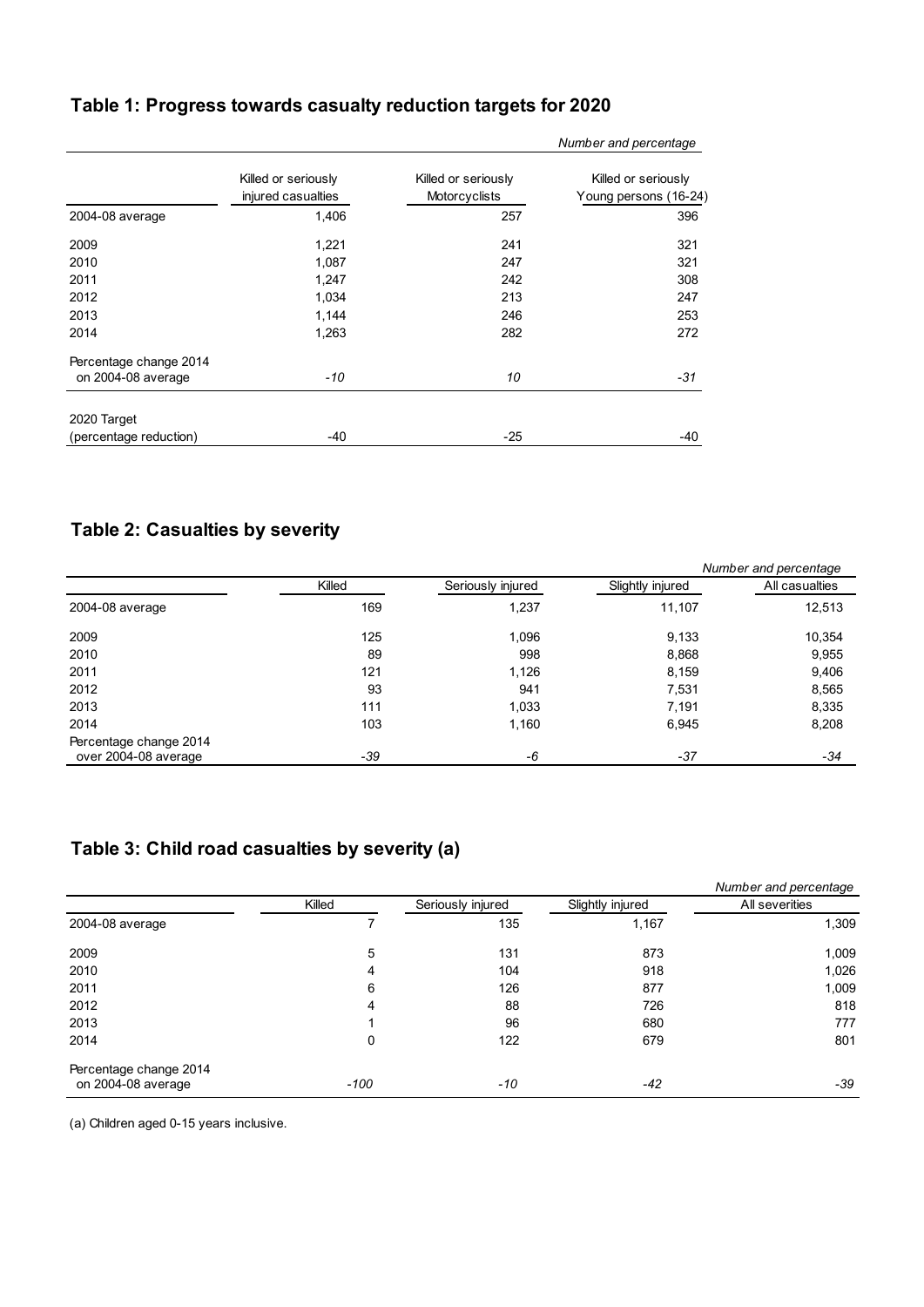### **Table 4: Casualties by type of road user**

|                        |            |                       |                   |                                   | Number and percentage   |        |  |
|------------------------|------------|-----------------------|-------------------|-----------------------------------|-------------------------|--------|--|
|                        | Pedestrian | <b>Pedal Cyclists</b> | Motorcyclists (a) | Car, taxi<br>and minibus<br>users | Other<br>road users (b) | Total  |  |
| 2004-08 average        | 1,368      | 463                   | 756               | 9,200                             | 726                     | 12,513 |  |
| 2009                   | 1,114      | 403                   | 651               | 7,607                             | 579                     | 10,354 |  |
| 2010                   | 1,108      | 447                   | 645               | 7,131                             | 624                     | 9,955  |  |
| 2011                   | 1,154      | 521                   | 612               | 6,553                             | 566                     | 9,406  |  |
| 2012                   | 1,007      | 474                   | 627               | 5,986                             | 471                     | 8,565  |  |
| 2013                   | 1,052      | 496                   | 685               | 5,633                             | 469                     | 8,335  |  |
| 2014                   | 922        | 567                   | 749               | 5,511                             | 459                     | 8,208  |  |
| Percentage change 2014 |            |                       |                   |                                   |                         |        |  |
| on 2004-08 average     | -33        | 22                    | $-1$              | -40                               | $-37$                   | -34    |  |

(a) Includes mopeds, motor scooters, motor cycles and combinations.

(b) Includes buses, coaches, goods vehicles, invalid vehicles, motor caravans, other and unknow n vehicles.

### **Table 5: KSI Casualties by type of road user**

|                        |            |                       |                   |                                   |                         | Number and percentage |
|------------------------|------------|-----------------------|-------------------|-----------------------------------|-------------------------|-----------------------|
|                        | Pedestrian | <b>Pedal Cyclists</b> | Motorcyclists (a) | Car, taxi<br>and minibus<br>users | Other<br>road users (b) | Total                 |
| 2004-08 average        | 271        | 70                    | 257               | 749                               | 59                      | 1,406                 |
| 2009                   | 257        | 84                    | 241               | 595                               | 44                      | 1,221                 |
| 2010                   | 213        | 68                    | 247               | 499                               | 60                      | 1,087                 |
| 2011                   | 261        | 118                   | 242               | 573                               | 53                      | 1,247                 |
| 2012                   | 203        | 84                    | 213               | 494                               | 40                      | 1,034                 |
| 2013                   | 260        | 100                   | 246               | 494                               | 44                      | 1,144                 |
| 2014                   | 249        | 138                   | 282               | 542                               | 52                      | 1,263                 |
| Percentage change 2014 |            |                       |                   |                                   |                         |                       |
| on 2004-08 average     | -8         | 98                    | 10                | -28                               | $-12$                   | -10                   |

(a) Includes mopeds, motor scooters, motor cycles and combinations.

(b) Includes buses, coaches, goods vehicles, invalid vehicles, motor caravans, other and unknow n vehicles.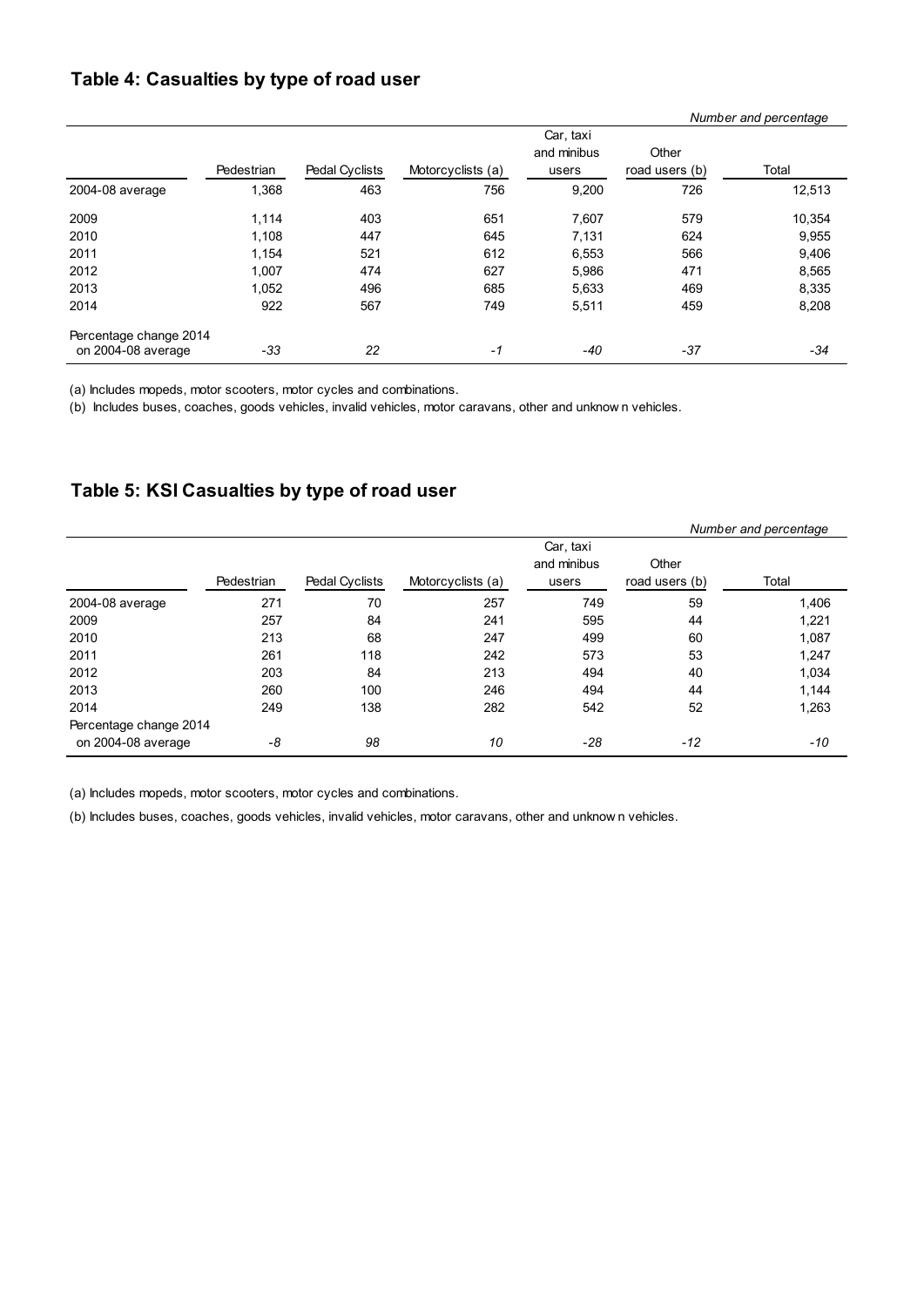# **Table 6: Casualties by local authority and police force area (revised)**

|                           |         |       |       |       |       |       | Number and percentage |
|---------------------------|---------|-------|-------|-------|-------|-------|-----------------------|
|                           |         |       |       |       |       |       | Percentage            |
|                           |         |       |       |       |       |       | change                |
|                           | 2004-08 |       |       |       |       |       | 2014 on               |
|                           | average | 2010  | 2011  | 2012  | 2013  | 2014  | $2004 - 08$ (a)       |
| Isle of Anglesey          | 205     | 158   | 173   | 148   | 148   | 158   | $-23$                 |
| Gw ynedd                  | 544     | 508   | 410   | 395   | 385   | 363   | $-33$                 |
| Conw y                    | 486     | 394   | 398   | 387   | 332   | 393   | $-19$                 |
| Denbighshire              | 450     | 406   | 388   | 341   | 323   | 311   | $-31$                 |
| Flintshire                | 696     | 572   | 529   | 477   | 523   | 392   | $-44$                 |
| Wrexham                   | 530     | 432   | 399   | 458   | 359   | 343   | $-35$                 |
| North Wales Police Force  | 2,911   | 2,470 | 2,297 | 2,206 | 2,070 | 1,960 | $-33$                 |
| Pow ys                    | 762     | 603   | 595   | 590   | 504   | 582   | $-24$                 |
| Ceredigion                | 392     | 340   | 320   | 281   | 253   | 249   | $-36$                 |
| Pembrokeshire             | 589     | 476   | 420   | 466   | 340   | 392   | $-33$                 |
| Carmarthenshire           | 877     | 687   | 687   | 713   | 619   | 557   | $-36$                 |
| Dyfed-Pow ys Police Force | 2,619   | 2,106 | 2,022 | 2,050 | 1,716 | 1,780 | $-32$                 |
| Sw ansea                  | 1,116   | 961   | 899   | 660   | 646   | 618   | $-45$                 |
| Neath Port Talbot         | 590     | 483   | 424   | 397   | 384   | 324   | $-45$                 |
| <b>Bridgend</b>           | 519     | 368   | 347   | 348   | 330   | 358   | $-31$                 |
| Vale of Glamorgan         | 418     | 309   | 369   | 286   | 303   | 284   | $-32$                 |
| Cardiff                   | 1,424   | 1,117 | 1,125 | 802   | 867   | 859   | $-40$                 |
| Rhondda Cynon Taf         | 955     | 682   | 729   | 628   | 644   | 592   | $-38$                 |
| Merthyr Tydfil            | 226     | 185   | 179   | 147   | 145   | 165   | $-27$                 |
| South Wales Police Force  | 5,249   | 4,105 | 4,072 | 3,268 | 3,319 | 3,200 | $-39$                 |
| Caerphilly                | 493     | 297   | 260   | 264   | 315   | 292   | $-41$                 |
| Blaenau Gw ent            | 242     | 203   | 120   | 146   | 165   | 155   | $-36$                 |
| Torfaen                   | 184     | 177   | 121   | 123   | 143   | 202   | 10                    |
| Monmouthshire             | 300     | 193   | 193   | 179   | 236   | 173   | $-42$                 |
| New port                  | 515     | 404   | 321   | 329   | 371   | 446   | $-13$                 |
| <b>Gwent Police Force</b> | 1,734   | 1,274 | 1,015 | 1,041 | 1,230 | 1,268 | $-27$                 |
| Wales                     | 12,513  | 9,955 | 9,406 | 8,565 | 8,335 | 8,208 | $-34$                 |

(a) Caution should be exercised w hen making comparisons betw een individual local authorities; relatively small changes

in the number of casualties can generate large percentage changes.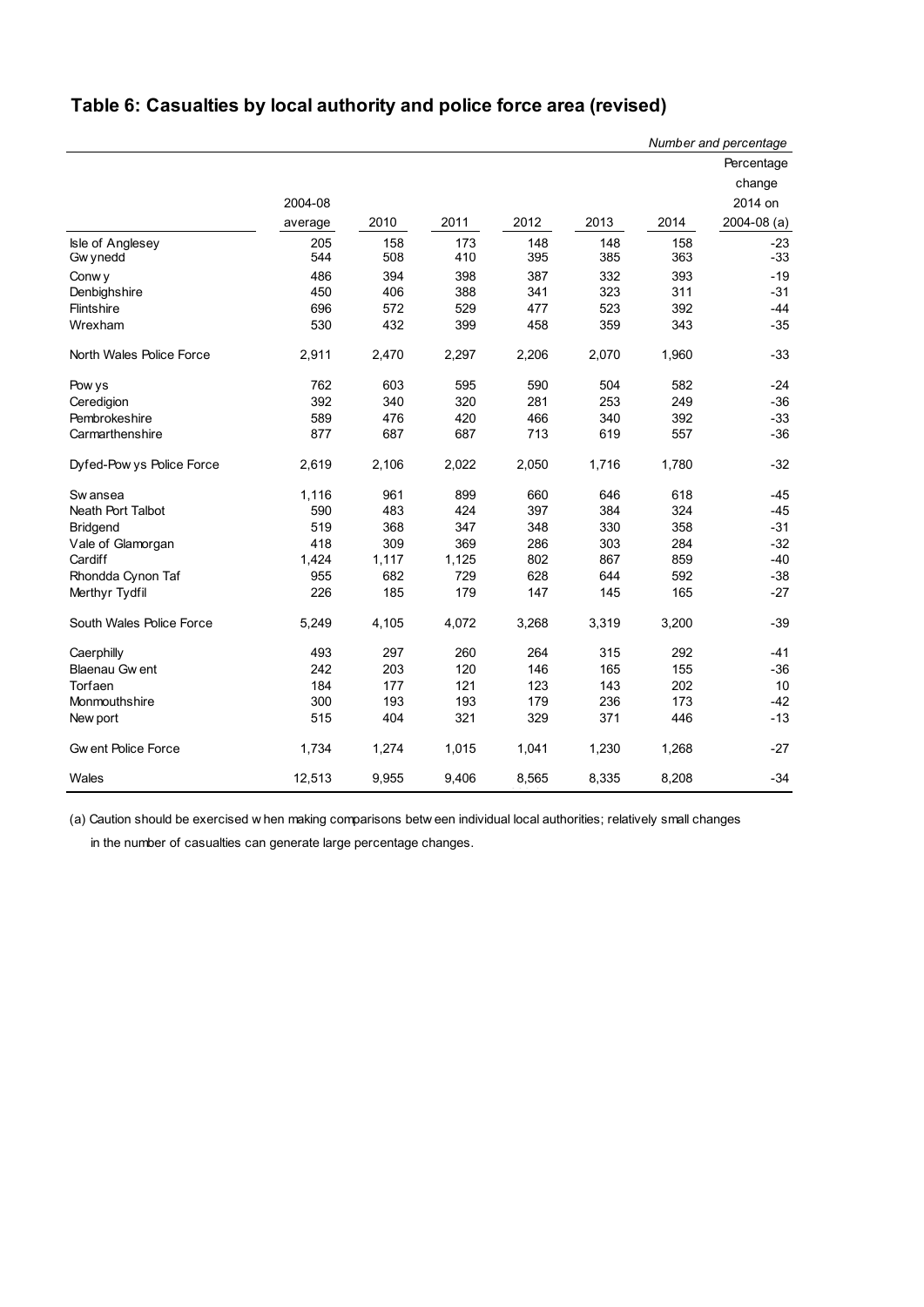### **Key quality information:**

Source: Police recorded road casualties in Wales

Status: National Statistics

Description: The statistics refer to casualties resulting from personal injury accidents on public roads reported to the police and forwarded to the Welsh Government. The police compile statistical data about road traffic accidents and casualties (called Stats19 data) for the Welsh Government and the Department for Transport (DfT). This follows police attendance at accidents that involve any personal injury, together with members of the public reporting personal injury accidents directly to the police. The figures are based on information available to the Government 14 weeks after the end of the latest quarter.

> A casualty is defined as, a person killed or injured in an accident. One accident may give rise to several casualties. Casualties are subdivided into killed, seriously injured and slightly injured categories. Casualties reported as killed include only those cases where death occurs in less than 30 days as a result of the accident. They do not include those who died as a result of natural causes (e.g. heart attack) rather than as a result of the accident, nor do they include confirmed suicides.

Uses of data There are a variety of organisations that use the Welsh road traffic accident and casualty data. The Welsh Government uses road traffic collision and casualty data to help set road safety policy. It is also used for performance indicators, both for the Welsh Government's Transport Strategy and for some Health Performance indicators. They are also component indicators in the Welsh Government's Child Poverty, Programme for Government and Sustainable Development indicators.

> Other users include Highway Authorities, covering the Welsh Government, which is responsible for the motorway and trunk road network, and local authorities, which are responsible for other roads in Wales. Other bodies involved in road safety include the Safety Camera Partnership, Trunk Road Agents, and Police & Community Safety Partnerships.

Quality: The figures shown may change in future if there are late amendments. Similarly, the figures for earlier years may differ from those previously published. The figures cover only road accidents reported to the police involving personal injury.

> There is some possibility of under-reporting and under-recording as well as for the misclassification of accidents though these are minimised by local authorities and the Welsh Government conducting a number of data validations. For example, Welsh Government data analysts may query the location of an accident with a police force when the grid reference of an accident is in a different local authority to the one specified in the data return. These issues are discussed in more detail in a Statistical Article 'Quality Report for Welsh Road Casualties'.

This article also summarises the sources and methods used to compile the road accident and casualty figures for Wales. It also reviews the quality of the resulting figures in terms of the six dimensions of statistical quality of the European Statistical System. The aim is to provide background information about road casualty statistics for Wales in a single document for all users of the published statistics. It is available from the following link: [http://gov.wales/statistics-and](http://gov.wales/statistics-and-research/police-recorded-road-casualties/quality-report/?lang=en)[research/police-recorded-road-casualties/quality-report/?lang=en](http://gov.wales/statistics-and-research/police-recorded-road-casualties/quality-report/?lang=en)